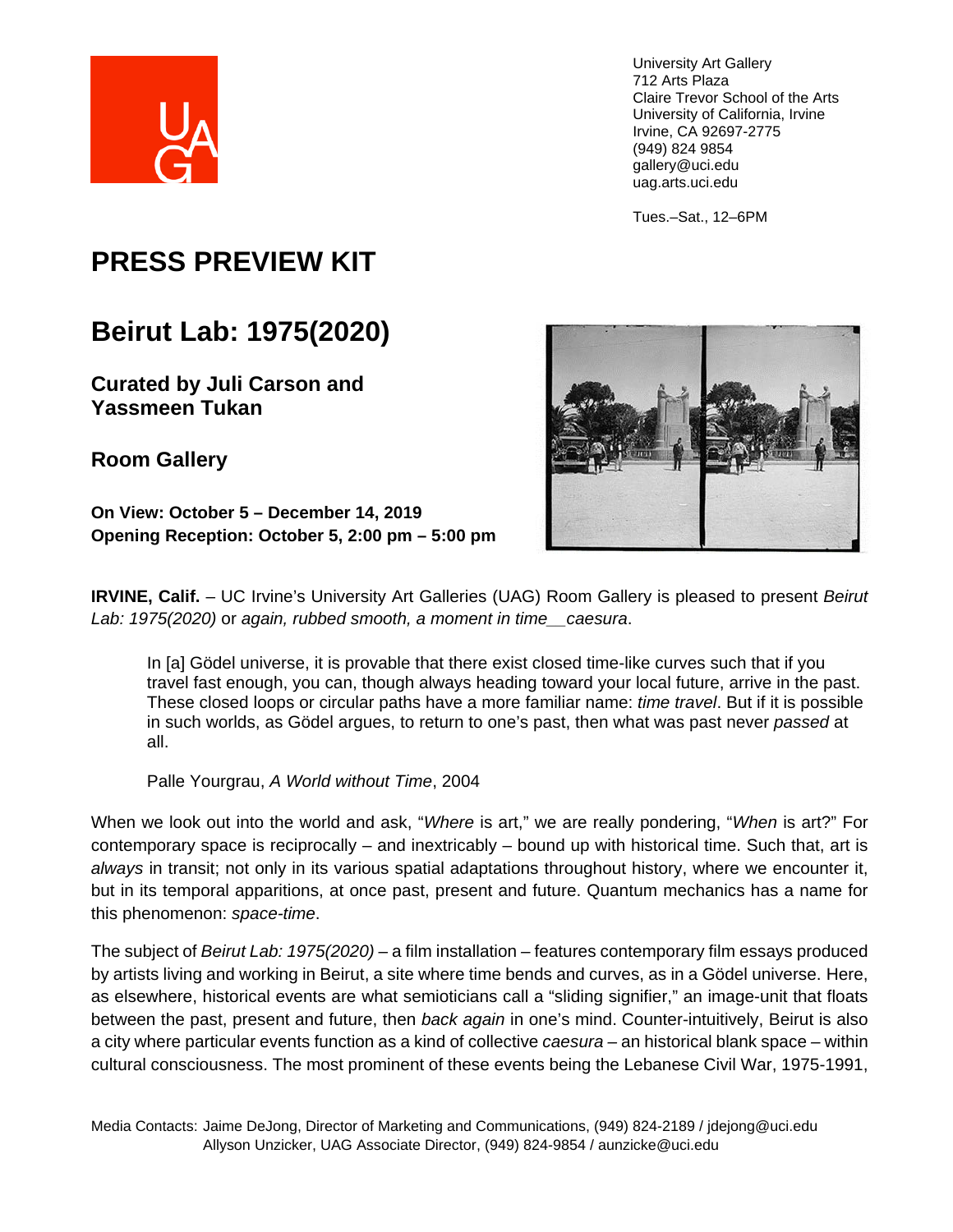

Tues.–Sat., 12–6PM

which has (and continues) to provoke critically minded artists to engage in a type of *hermeneutic aesthetics* of past moments in time. For instance, artists of one generation, who were in primary school in the seventies, wrangle with screen memories of that moment, which can neither be completely remembered nor forgotten. Alternately, a younger generation of artists attempts to untangle that which they never knew themselves but which they have inherited as a gap in Lebanon's state sanctioned national history. But, already, this generational schema is a bit too tidy. For there are those artists in the region whose artwork critically investigate the more general question of memory, history and, therefore, *temporality*, by subtending the perspectival positions of the aforementioned generational lines. The film essays featured in *Beirut Lab: 1975(2020),* showcase all three such perspectives.

**Films by:** Basma Alsharif, Panos Aprahamian, Mohamed Berro, Gregory Buchakjian and Valerie Cachard, Ali Cherri, Toni Geitani, Daniele Genadry, Amer Ghandour, Ahmad Ghossein, Ghassan Halwani, Mustapha Jundi, Nadim Mishlawi, Heather O'Brien, Raed and Rania Rafei, Walid Sadek, Ghassan Salhab, Mohamed Soueid, Rania Stephan, and Jalal Toufic.

**Installation:** A film program of 30 films screened over five days a week, for ten weeks. Each day's grouping – an essay of film-essays – ponders the imbricated questions: *When* in Time is Beirut? *Where* in Beirut is Time? *Beirut Lab: 1975(2020)* furthers the investigation made by the exhibition, entitled **again, rubbed smooth, a moment in time\_\_caesura**, mounted at the American University of Beirut, Spring 2019. (Website: [againrubbedsmooth.org\)](https://www.againrubbedsmooth.org/)

###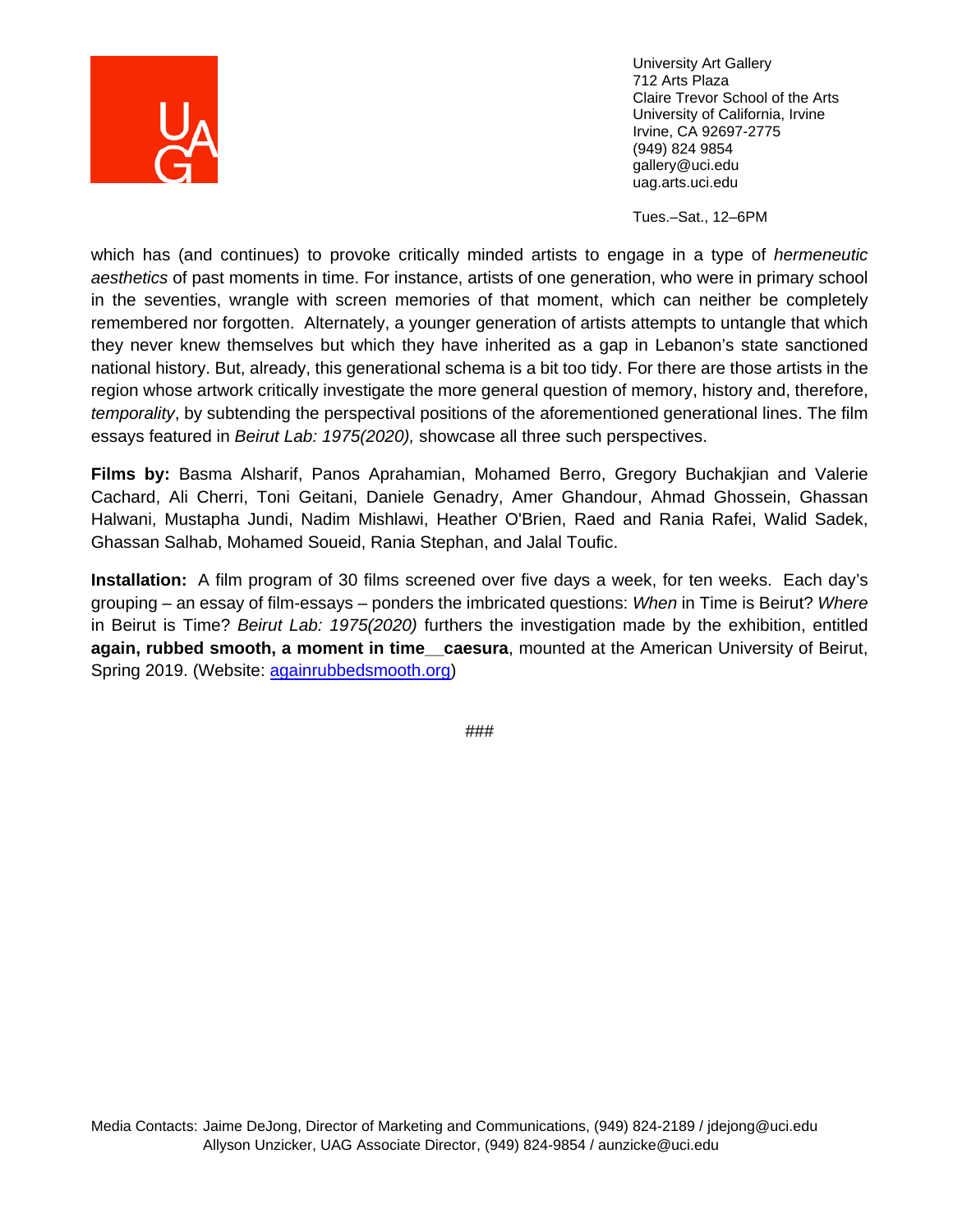

Tues.–Sat., 12–6PM

# **PRESS PREVIEW KIT**

## **About the Curators:**

## **Carson Bio:**

Juli Carson is Professor of Art at UC Irvine where she teaches Critical and Curatorial Studies. She is also Philippe Jabre Professor of Art History and Curating at the American University of Beirut, 2018-19. Her books include: *Exile of the Imaginary: Politics, Aesthetics, Love* (Vienna: Generali Foundation, 2007) and *The Limits of Representation: Psychoanalysis and Critical Aesthetics* (Buenos Aires: Letra Viva Press, 2011). Her most recent book,*The Hermenuetic Impulse: Aesthetics of An Untethered Past,* was published by PoLyPen, a subsidiary of b\_books Press.

# **Tukan Bio:**

Yassmeen D. Tukan is a graduate student in History of Art and Curating at the American University of Beirut (AUB). Tukan's research interest is on Modern and Contemporary Art in the Arab World. During her graduate studies at the AUB, she worked at the AUB Art Galleries as a curatorial assistant and researcher. Tukan is a former student of Dr. Juli Carson who worked closely with her fellow students on the Beirut edition of this project titled *again, rubbed smooth, a moment in time – caesura* (2019). Prior to her studies, Tukan was a curatorial assistant at the Sharjah Art Foundation (SAF). She worked on three Biennial editions and numerous exhibitions for local, regional and international artists. In 2015, Tukan interned at the UAE National Pavilion for the Venice Biennial.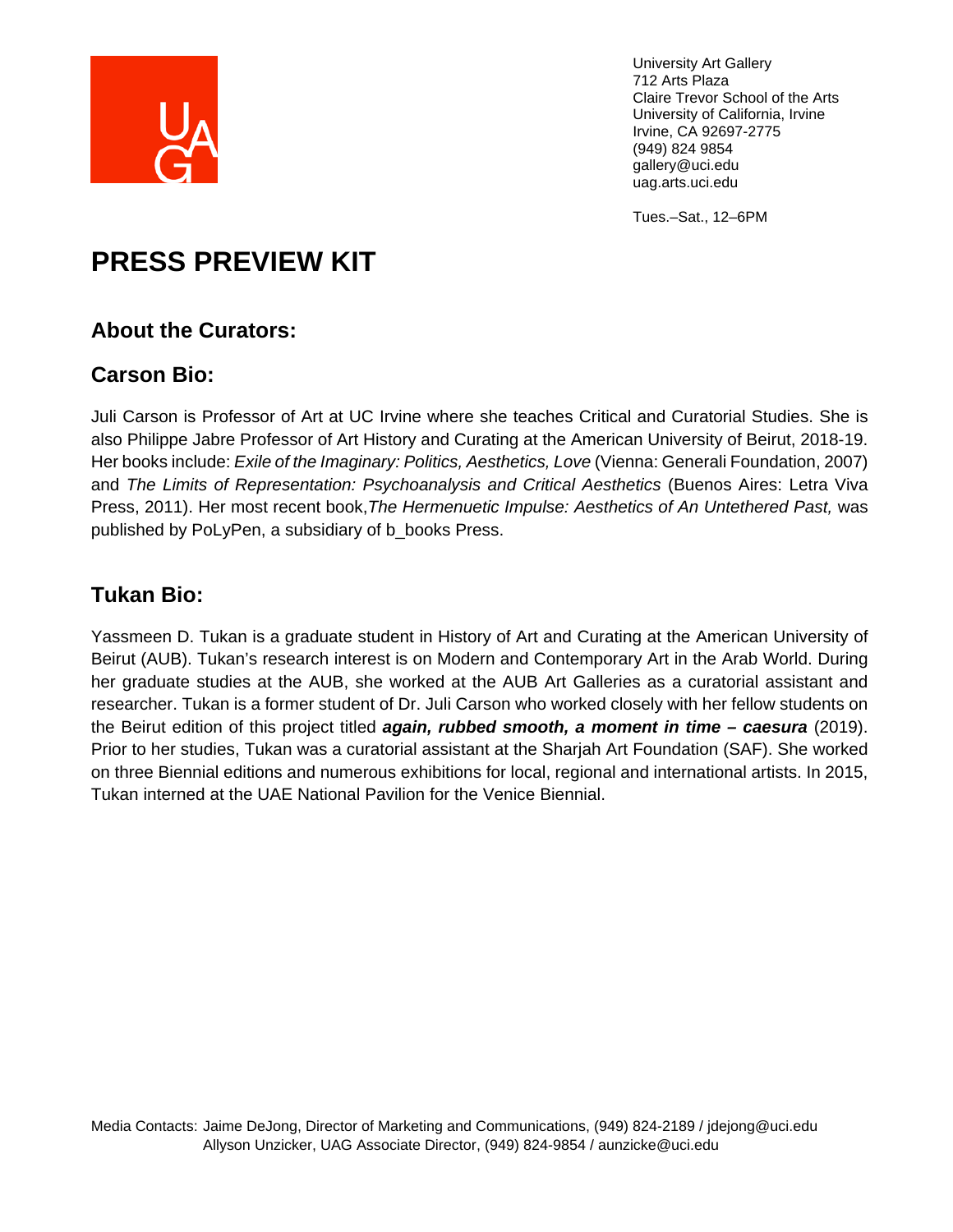

Tues.–Sat., 12–6PM

# **PRESS PREVIEW KIT**

## **Beirut Lab: 1975(2020)**

## **Fact Sheet**

### **Exhibition:**

Exhibition Dates: October 5 – December 14, 2019 Curated by Juli Carson and Yassmeen Tukan

### **Events:**

Opening Reception: October 5, 2:00 p.m. – 5:00 p.m. Room Gallery

### **Location:**

Room Gallery 1200 Art Culture Technology, Irvine, CA 92697-2775

**Description:** "Beirut Lab: 1975(2020)," Curated by Juli Carson and Yassmeen Tukan, will screen films by artists living in Beirut, a city where time bends and curves, as historical events float between the past, present and future in one's mind. "Beirut Lab" constitutes part two of "again, rubbed smooth, a moment in time – caesura," an exhibition at the American University of Beirut, curated by Luna Arawi, Noëlle Buabbud, Juli Carson, Philippa Dahrouj, Amal Jaafar, Danielle Krikorian, Nour Maria El Helou, Karen Murad, Alex Sassine, Yassmeen Tukan, Maya Turk.

Curatorial Team: Luna Arawi, Noëlle Buabbud, Juli Carson, Philippa Dahrouj, Amal Jaafar, Danielle Krikorian, Nour Maria El Helou, Karen Murad, Alex Sassine, Yassmeen Tukan, Maya Turk

### **Gallery Hours:**

Tues. – Sat. 12- 6 PM **|** Holiday closures: Nov. 28 – 29, 2018 **|** Free admission.

### **Parking:**

UC Irvine [Mesa Parking Structure,](https://www.google.com/maps/place/Claire+Trevor+School+of+the+Arts/@33.6503381,-117.8459542,18z/data=!4m5!3m4!1s0x0:0x947869cc6a68ba56!8m2!3d33.6503682!4d-117.8459638) 4000 Mesa Rd., Irvine, CA 92617

#### **More Info:**

<https://uag.arts.uci.edu/exhibit/beirut-lab-19752020>

#### **Note to editors:**

Selected high-resolution images for publicity only may be downloaded from <http://www.arts.uci.edu/press-room/room-gallery-beirut-lab>(Key to images attached)

Media Contacts: Jaime DeJong, Director of Marketing and Communications, (949) 824-2189 / jdejong@uci.edu Allyson Unzicker, UAG Associate Director, (949) 824-9854 / aunzicke@uci.edu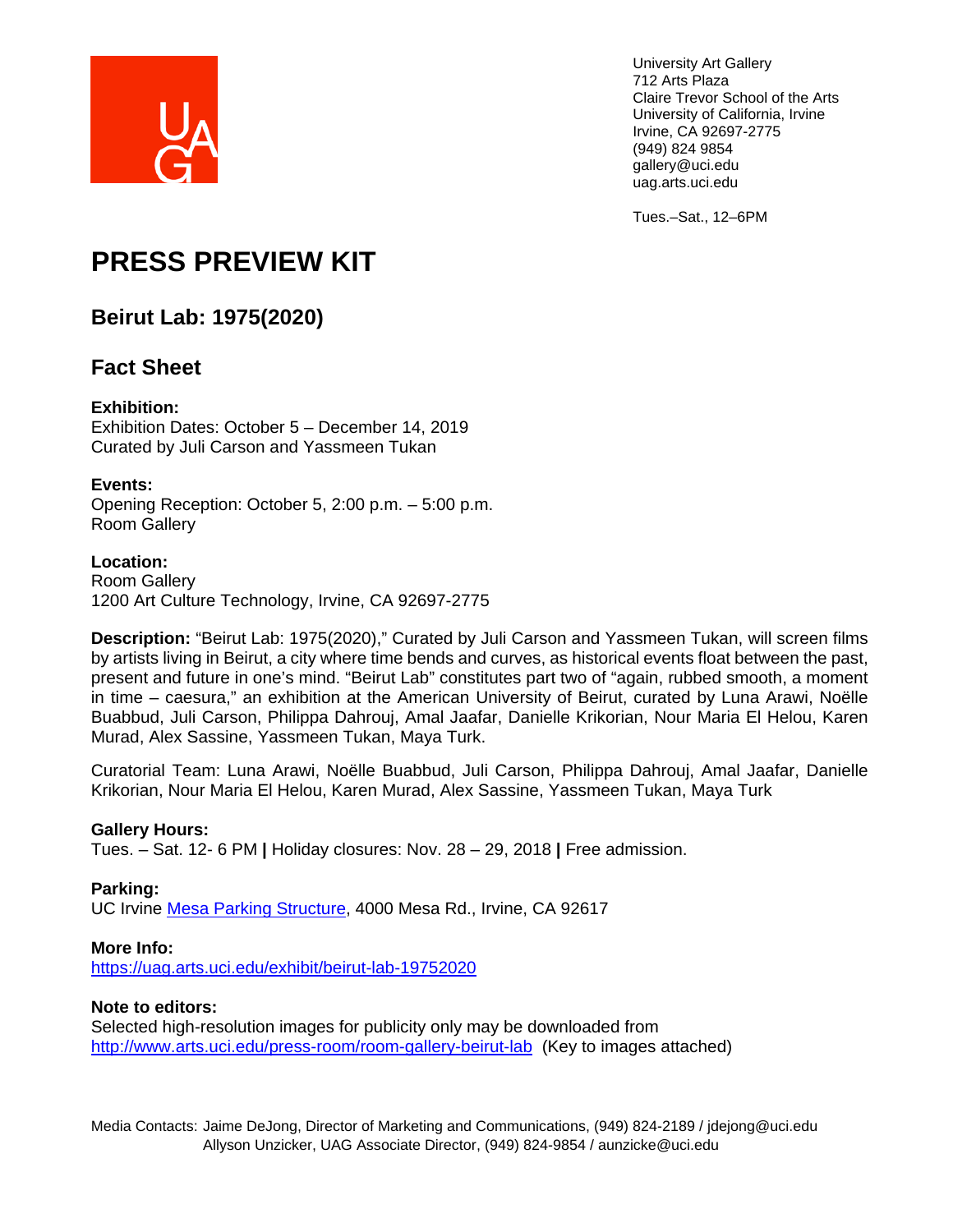

Tues.–Sat., 12–6PM

# **PROGRAMMING**

## *The place from which one speaks: A Conversation with Michelle Dizon & Heather M. O'Brien* **Friday, October 11th, 2019**

3:30-6 p.m. Room Gallery

## [www.michelledizon.com](http://www.michelledizon.com/) | [www.heathermobrien.com](http://www.heathermobrien.com/)

This dialogue will explore what it means to make image-based work about a place when the author is not understood to be from that place. How are understandings of "place" made and what subjective and historical registers urge artists to ground their practice in a politics of solidarity. Taking Dizon's *Gaza Before the Law* (2018), shot in Los Angeles and Palestine, and O'Brien's film, *dyad gaze* (2019), shot in Beirut, Lebanon as starting points, the artists will discuss the privilege of mobility, decolonial strategies for documentation, the legacy of images of war and domesticity, and Trinh T. Minh-ha's idea of "speaking nearby." O'Brien was a student of Dizon's at CalArts from 2011-2013, in courses including "Visualities and the Alterglobal," "The Work of War in Times of Art," and "Feminism in Translation."

# *When is Beirut? Symposium*

## **Tuesday, November 19, 2019**

9 a.m.-1 p.m. Humanities Gateway (HG 1010)

2 p.m.-6 p.m. Contemporary Arts Center (CAC 3201)

Speakers: TB

In collaboration with UCI Claire Trevor School of the Arts, the School of Humanities' emphasis in Global Middle Eastern Studies and UCI's Illuminations initiative, *When is Beirut? Symposium* is a oneday event organized concurrently with, and in response to, UC Irvine's Fall 2019 Room Gallery film installation program *Beirut Lab: 1975(2020). When is Beirut? Symposium* will invite UC-wide theoreticians, emerging scholars, and film/video practitioners whose work and research engages with Lebanon to interrogate both the film essays and the theoretical propositions which subtend the works in the exhibition. *When is Beirut? Symposium* will furthermore invert the conventional model by which theoreticians discuss theories and artist/practitioners explicate artworks. In the symposium's morning session, which will take place in the School of Humanities' HG 1010, artists and film/video practitioners will be invited to challenge, and extend, the exhibition's theoretical propositions. In the afternoon session, which will take place adjacent to the Room Gallery in the University's Contemporary Arts Center Colloquium facility (CAC 3201), theoreticians and scholars will be asked to engage with the works on view in the film installation. Through paper presentations and panel discussions, theoreticians and practitioners will meet to confront multiple, simultaneous and divergent perspectives on the political, theoretical, and aesthetic consequences of the Lebanese Civil War, 1975-1991.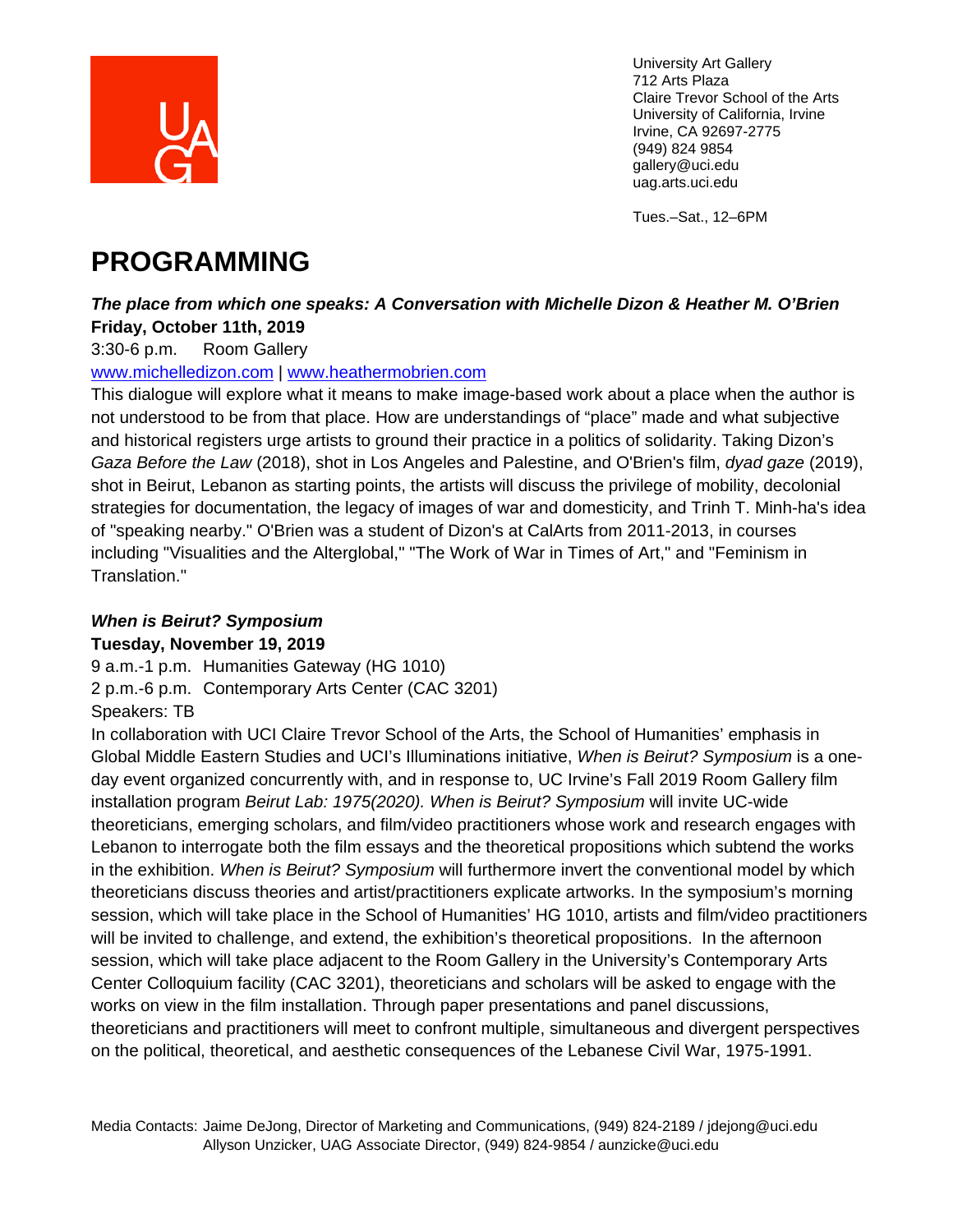

Tues.–Sat., 12–6PM

# **PRESS PREVIEW KIT IMAGE KEY**

**Room Gallery, Claire Trevor School of the Arts**

### **Beirut Lab: 1975(2020)**

Curated by Juli Carson and Yassmeen Tukan

### **Press Images:**



Photo credit: (1) Stereographic picture of Martyrs' Monument, by Youssef El-Howayyek, in Beirut El-Burj Square, circa 1930. (2) Rania and Raed Rafei, *74 (The reconstitution of a struggle)*, 2012, film still. © Orjouane Productions. (3-5) *caesura - a moment in time, again, rubbed smooth,* 2019, installation view, American University of Beirut.

The images are approved only for publication in conjunction with promotion of the exhibition. Reproductions must include the full caption information, and images may not be cropped or altered in any way or superimposed with any printing.

Media Contacts: Jaime DeJong, Director of Marketing and Communications, (949) 824-2189 / jdejong@uci.edu Allyson Unzicker, UAG Associate Director, (949) 824-9854 / aunzicke@uci.edu